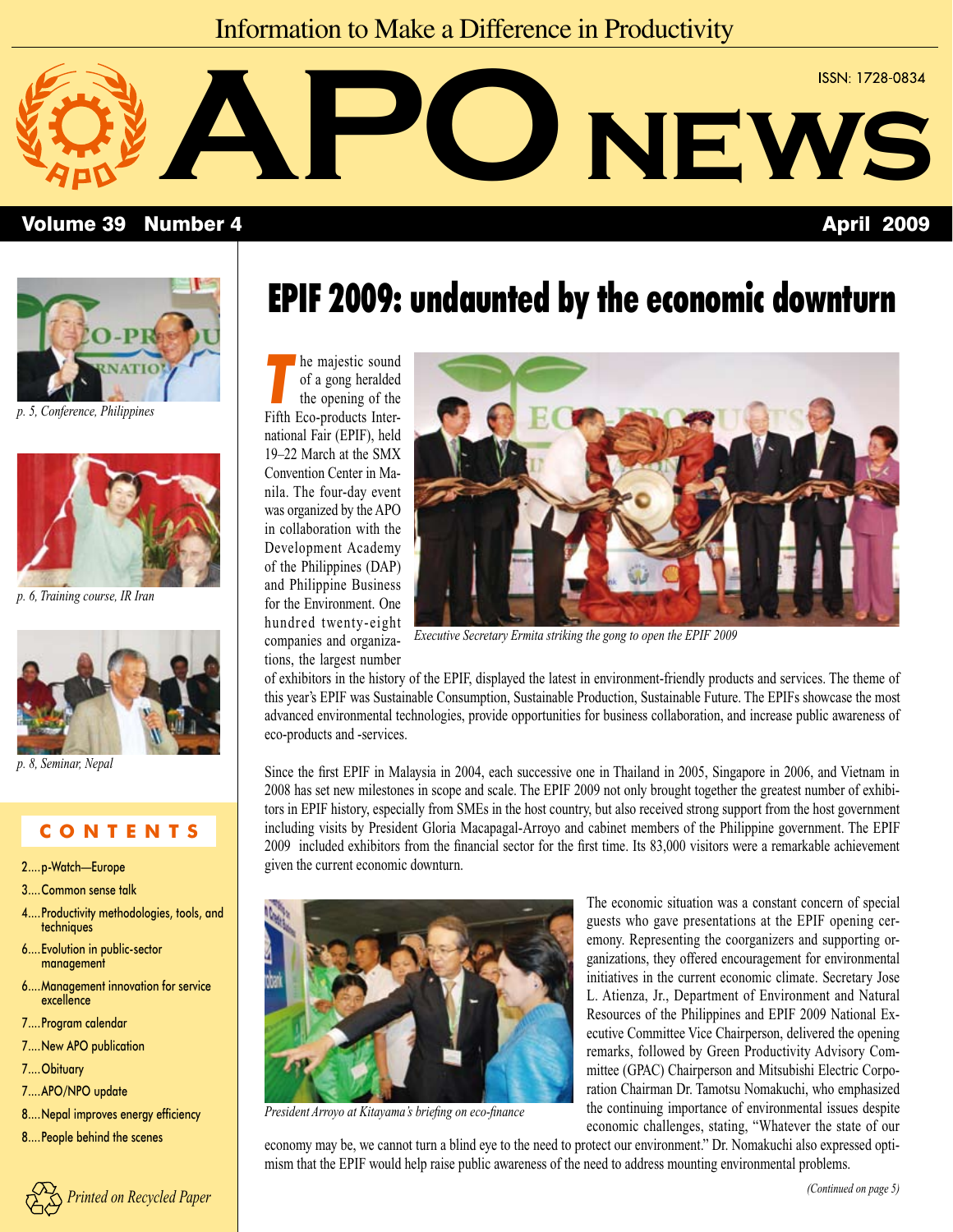<span id="page-1-0"></span>

## p-Watch—Europe

### The Netherlands' social innovation

**Dutch business life not only professes but also practices the superiority of labor market cooperation over confrontation.** also practices the superiority of labor The long-standing institutions of its so-called Polder model provide mechanisms at all levels, from the national to firm level, to ease change, at the same time as almost guaranteeing employment (although not job) security. This is the ethos on which the country's productivity history has been predicated.

In the beginning of the post-World War II Marshall Plan, a bipartite (trade unions and employers) productivity promotion committee was set up by the government as an action-stimulating and researchcommissioning body. Some three decades later, this Commission for Productivity Promotion (COP) was transformed into the Commission for Company Development (COB). For the benefit of fretful trade unionists who still associated productivity with working harder (which even today is not unknown), the aim of the name change was to play down the "P" for productivity while retaining the resonant "B," giving the body a broader investigative remit for corporate development. Both committees were bipartite and embedded in the influential Social and Economic Council (SER), the nation's top independent socioeconomic advisory council to the government.

**"...Dutch research clearly shows that whereas technology explains only one-quarter of successful innovation, the human factor in enterprises determines the remaining three-quarters. "**

Since its stakeholders were insufficiently interested and involved and because its action was to some extent duplicating that of other bodies, the COB was abolished in 1995. The mid-1990s ushered in a series of institutional regroupings and



reorientations aimed at better meeting the changing social and economic demands of enterprises. One of the bodies concerned, the Institute for Work and Employment, a name to which the term "for quality of life" was subsequently added, of the country's major applied research organization (the Organisation for Applied Scientific Research [TNO], with some 5000 staff in total), assumed the national representational role of productivity center.

The Institute for Work and Employment spent the best part of the following decade consolidating its role into essentially a research and consulting body on occupational health, reducing its dependence on government financing and deriving three-quarters of its income from market services. It also became increasingly concerned with the nation's overall competitiveness as its own and other research indicated that the Netherlands' labor productivity and innovation record suffered from companies' relatively weak capacity to absorb new knowledge. As a contribution to enhancing this performance more holistically, in other words, blending economic and social aspects of societal development not only to increase wealth but also to improve welfare and wellness, the Institute for Work and Employment has recently been a prime driving force behind the establishment (2006) and servicing of the Netherlands Centre for Social Innovation.

Inspired by but not copying developments elsewhere in Europe, especially national programs in Finland and Germany, the purpose of the Centre for Social Innovation is to ensure that significantly more importance is attached in future to enhancing the human determinants of innovation, or "social innovation" in Dutch parlance. This is because Dutch research clearly shows that whereas technology explains only one-quarter of successful innovation, the human factor in enterprises determines the remaining three-quarters.

 $\bullet\bullet\bullet\bullet$ 

 $\bullet$  $\bullet$ 

**"...the center's networking character means that each party provides not just human and financial resources but also unique contributions, such as bottom-up perceptions of enterprise issues, feeding into national policies, and the provision of best-practice advice and training. "**

Technology, however, receives the bulk of national and corporate resources. In other words, a successful company needs to pay considerably more attention to issues such as organizational flexibility, bolstering continuous learning, tapping workers' skills, promoting more forms of work organization which encourage employee involvement, and enhancing workers' mental and physical health than to "mere" technological innovation. Such issues have not been accorded their proper value in Dutch working life since they are not readily suited to collective agreements between employers and trade unions. But all are key to developing coherent national policies in the prime policy domains of industry, employment, education, and, particularly, health (both physical and mental).

The Centre for Social Innovation, under an independent chairman, is quadripartite in governance embracing trade unions, employer bodies,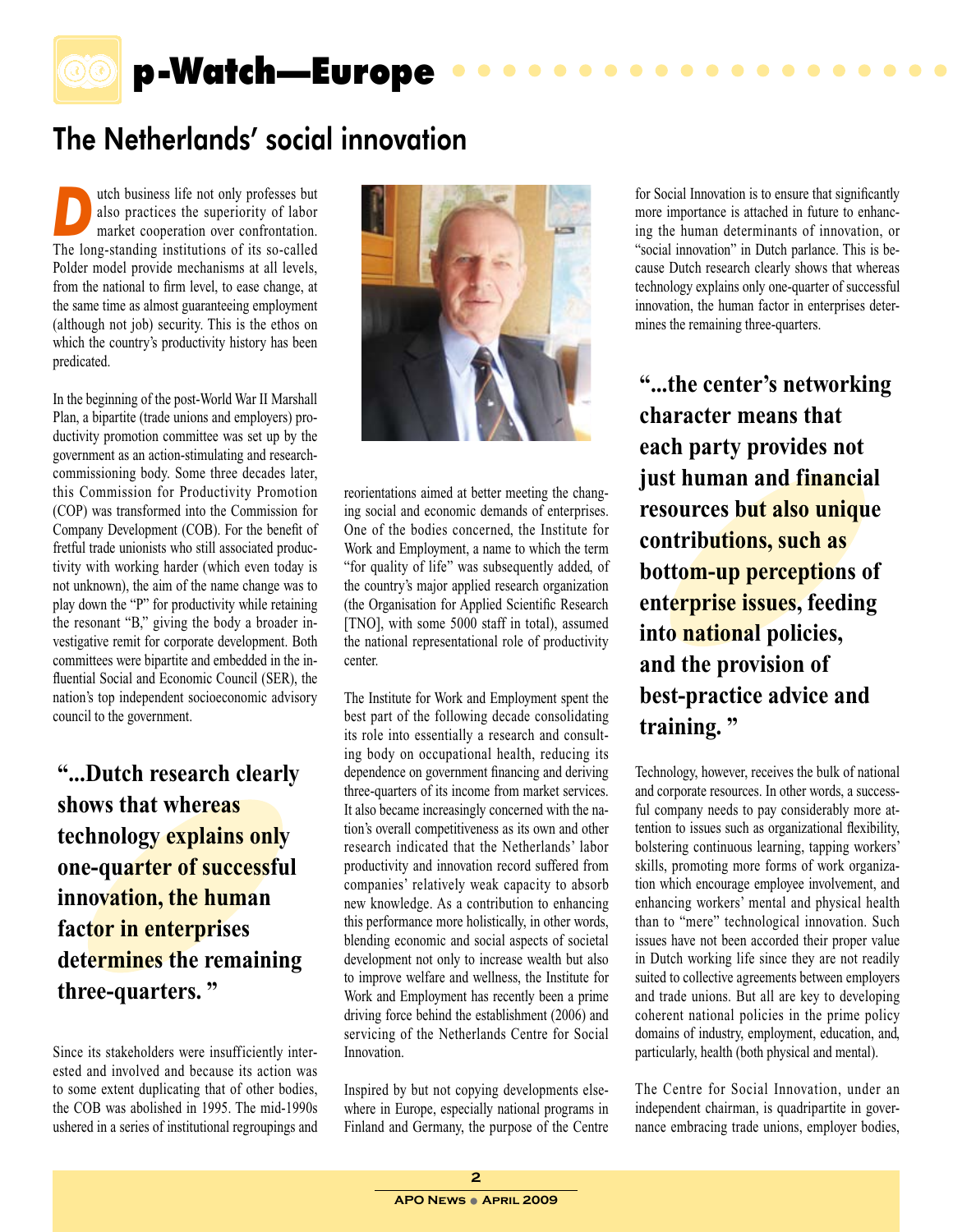### by A.C. Hubert

universities, and the TNO. These founding stakeholders all provide annual financial support as do interested companies and public organizations through a Programme Council. Universities are also encouraged to join the Centre for Social Innovation for a reduced fee, thereby enhancing its role as a knowledge catalyst. To ensure national policy coherence, the center falls under the aegis of a newly created (2006) National Innovation Platform chaired by the prime minister. During the launch period at least, three ministries (economy, employment, and research) are providing annual grants earmarked for specific projects.

<span id="page-2-0"></span>

 $\bullet$ 

To ensure that these stakeholders are fully embedded within its action plans and to emphasize its networking and catalytic functions, the Centre for Social Innovation has been deliberately designed as a "semivirtual" organization. Thus it does not have its own full-time staff. Even members of its top management team are only employed for 80% of their time, whereas the five program managers continue to hold their posts in the stakeholder bodies while spending 60% of their time on center projects. The center is focusing on a limited range of proven types of activity. In addition to more traditional activities, such as training (focusing especially on the conditions for trust-based management within organizations), sending study teams abroad, cataloguing best practice social innovation examples in the Netherlands, and an annual conference, particular importance is attached to "action learning" approaches. Thus, learning networks are being established to resolve regional labor market problems; a trainee pool for young employees of the participating enterprises has been created to enhance mutual learning; and a game has been developed to be played by company teams to improve their real-life work situations. Teams that succeed in making innovations within their companies are invited to participate in an annual national tournament to determine the overall winning team, thereby further emphasizing the importance of social innovation. Competitiveness and cooperation are the watchwords of the Centre for Social Innovation.

In some ways, the center harks back to a past in which management and unions cooperated closely for the benefit of all corporate stakeholders. There are, however, three significant differences. First, there is a much greater involvement of the research and knowledge community in its action. Second, the center's networking character means that each party provides not just human and financial resources but also unique contributions, such as bottom-up perceptions of enterprise issues, feeding into national policies, and the provision of best-practice advice and training. Third, the Centre for Social Innovation has a broader and hence more solid financial basis that is likely to be further enhanced by contracts from the National Innovation Platform as it develops its strategy to support 10,000 medium-sized and smaller firms in working smarter. Thus dynamic "win-win" situations can be propagated for the benefit of corporate, organizational, and national competitiveness and welfare through enhanced productivity, albeit 21st century style.

*Anthony C. Hubert is President of EuroJobs, an organization he established to promote efforts to raise the quality of working life and productivity in Europe. He was formerly Secretary-General of the European Association of National Productivity Organizations. He writes regularly for this column.*

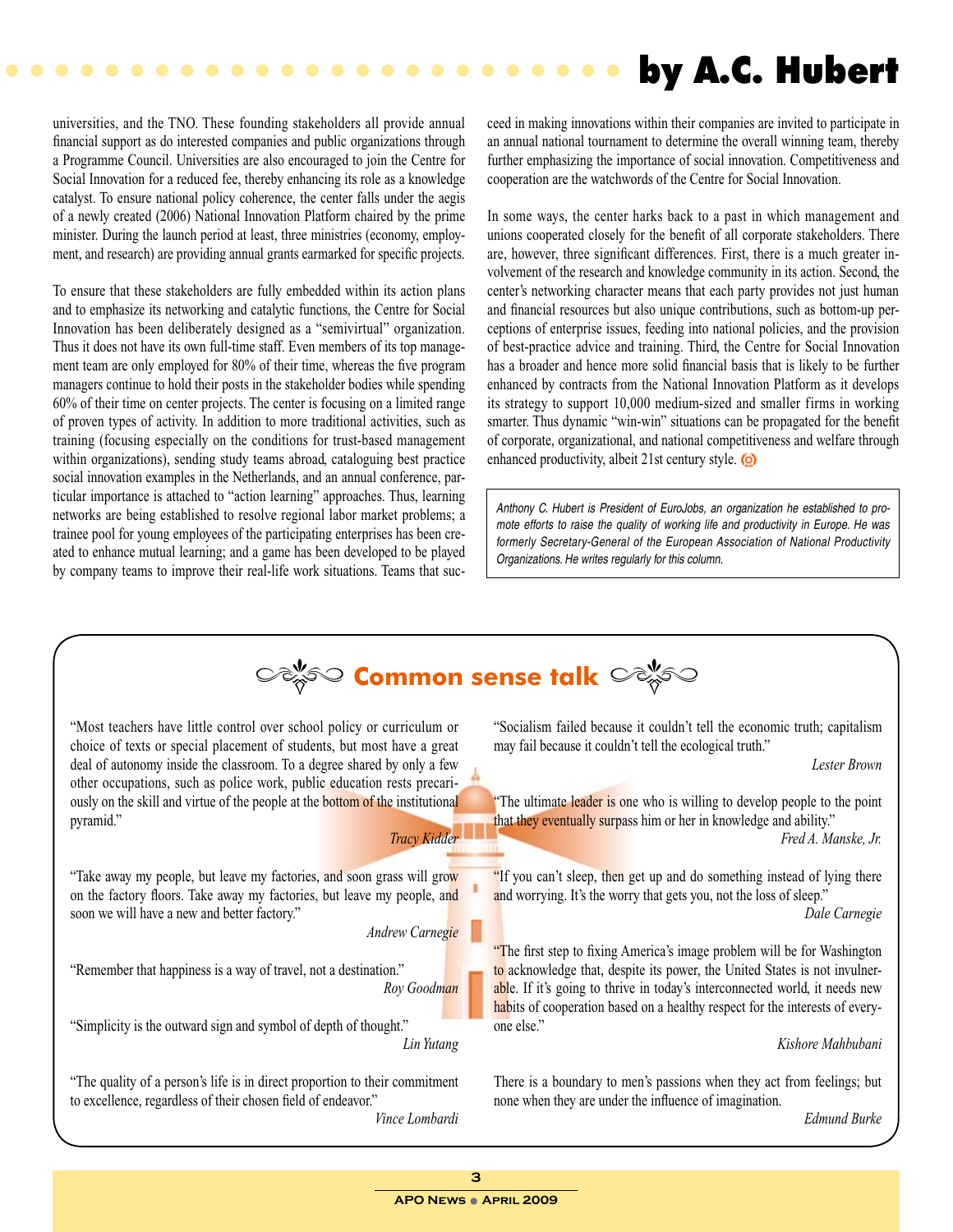<span id="page-3-0"></span>

## **Productivity methodologies, tools, and techniques**

### Cultivation of positive work attitudes through 5S—Kelvin Chan

**5** is an abbreviation for the five Japanese workplace improvement practices of *seiri*, *seiton*, *seiso*, *seiketsu*, and *shitsuke* (Table 1), also known as "good housekeeping." The origin of this productivpractices of *seiri, seiton, seiso, seiketsu,* and *shitsuke* (Table 1), ity technique can be traced back to heavy steel industries in Japan more than 30 years ago. At that time, *seiri* and *seiton* were widely practiced to improve safety in steel mills and to save lives. Over the years, the automobile and other industries have also adopted 5S.

of raw materials completely before new materials were delivered to the sites. With this new policy, the company achieved savings because it did not have to handle four or more truckloads full of unnecessary leftover materials that would have had to be returned to the storage area or to suppliers at the end of the project. In addition, it has been confirmed that 5S can contribute to improved equipment performance, safety records, and quality in any enterprise.

| Table 1. The meaning of 5S.                        |                                   |                                             |
|----------------------------------------------------|-----------------------------------|---------------------------------------------|
| Japanese term                                      | Meaning                           | <b>Explanation</b>                          |
| Seiri                                              | Sort                              | Sort out & discard unnecessary items        |
| Seiton                                             | Arrange                           | Arrange necessary items in good order       |
| Seiso                                              | Clean                             | Clean the workplace & equipment thoroughly  |
| Seiketsu                                           | Improve, standardize,<br>maintain | Maintain clean, tidy conditions; improve 3S |
| Shitsuke                                           | Self-discipline                   | Make 5S practices a habit                   |
| Source: Teian Consulting International, Singapore. |                                   |                                             |

Successful 5S implementation systems in companies must be structured and are commonly organized into the four phases of preparation, training, launch, and sustaining. Although good housekeeping may appear simple, the experiences of many organizations have shown that these simple activities are often hard to sustain as people can be distracted by seemingly more "modern" sophisticated improvement techniques available on the productivity market. Therefore, effective leadership and commitment by the top management is important for the success of 5S programs in organizations.

| Table 2. Benefits of implementing 5S. |                                                                                         |  |
|---------------------------------------|-----------------------------------------------------------------------------------------|--|
| Area                                  | <b>Benefit</b>                                                                          |  |
| Productivity                          | Waste reduction through systematic work systems                                         |  |
| Quality                               | Fewer human errors through visual control & other systems                               |  |
| Equipment performance                 | Routine cleaning & inspection prevent unscheduled breakdowns                            |  |
| Safety                                | Reduction of hazards through proper storage & organization of<br>items in the workplace |  |
| $\sim$<br>$\sim$ 1. T. 1. 1. $\sim$   |                                                                                         |  |

*Source*: Teian Consulting International, Singapore.

In many instances, 5S provided the foundation for the implementation and sustainability of many other popular productivity programs like total quality management (TQM), total productive maintenance (TPM), and justin-time (JIT) production systems. In addition, a thoughtfully implemented 5S program involves every employee in tackling common issues related to good housekeeping practices. This can help bring about continuous improvement (kaizen) in the workplace. Table 2 summarizes the benefits of 5S.

5S is now a structured technique with the initial 3S meaning "sort, arrange, and clean," respectively. They form the basis for daily practice of the technique. The fourth S represents "improving, standardizing, and maintaining the standard of current housekeeping practices." Eventually, people at the workplace will develop sufficient "self-discipline" to carry out and maintain the "right" activities in the workplace. Through these practices, positive work attitudes will eventually be cultivated among employees, helping to create a high-performance workplace.

It is known that good 5S practices can help to reduce the "7 wastes" in operations, thereby improving overall workplace productivity. For example, after putting a 5S system into place, an electrical contractor changed the company purchasing policy to one of buying raw materials for their project sites in smaller lots. This forced the workers to consume each bundle



Contributed by Director and Principal Consultant Kelvin Chan, Teian Consulting International Pte Ltd, Singapore, resource speaker for the APO training course on the Development of Productivity Practitioners: Basic Program.



To provide easy reference to productivity-related terms including methodologies, tools, and techniques, the APO developed the p-Glossary, avail-

able on its Web site (www.apo-tokyo.org). Definitions and explanations of 5S and other relevant tools mentioned in this article such as TQM, JIT, kaizen, etc. are given in the p-Glossary.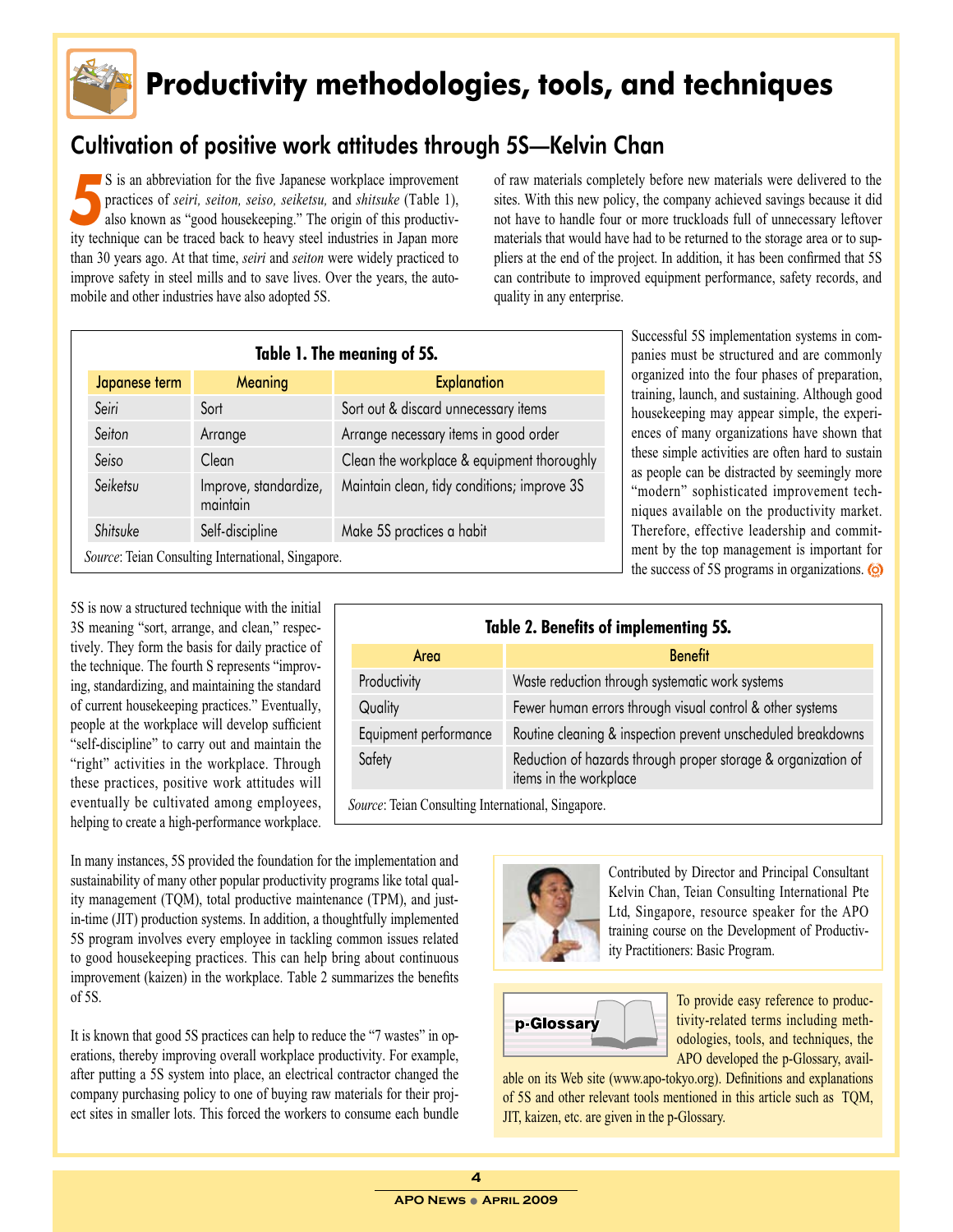<span id="page-4-0"></span>EPIF Preparatory Committee Chairperson and Sumitomo Mitsui Banking Corporation Chairman Teisuke Kitayama complemented Dr. Nomakuchi's address by highlighting the positive changes that environmentally enlightened consumers could bring about by "encouraging the private sector to offer more eco-friendly and energy-efficient products." Former First Lady of the Philippines and EPIF 2009 Executive Advisory Committee Chairperson Amelita M. Ramos thanked the exhibitors and spoke on eco-friendly activities in the Philippines. In his keynote address, Executive Secretary Eduardo R. Ermita expressed full support for the EPIF as an event dedicated to showing the path to a sustainable future.

Prof. Ryoichi Yamamoto, Vice Chairperson of the GPAC, then presented Executive Secretary Ermita with a copy of the newly published *Eco-products Directory 2009*. The 2009 version lists more than 800 eco-products and -services available in the Asia-Pacific region. Around 1,000 copies were distributed over the course of the four-day fair. (The e-edition of the directory is available on the APO Web site.)

A three-day international conference, organized in parallel with the EPIF 2009 with the same theme, provided an open forum for the discussion of various green issues including eco-innovation, global finance in the context of sustainable development, the Clean Development Mechanism, green procurement, and marketing strategies for eco-products. More than 30 experts and practitioners shared their knowledge with an audience comprising representatives of private enterprises, NGOs, and public organizations involved in the promotion of sustainable production and consumption in APO member countries. Former President of the Philippines Fidel V. Ramos delivered the keynote speech at the conference and challenged both local and international delegates to take action to care for the environment and seek unity in purpose, vision, and action to achieve that goal. He suggested that the three key words "caring, sharing, and daring" were instrumental in dealing with environmental issues.



*Former President Ramos (R) giving a thumbs-up for the 2009 directory with Dr. Nomakuchi (L)*

The EPIF 2009 was also an important venue for discussions of how to create synergy from the success of the fairs. Chaired by APO Secretary-General Shigeo Takenaka, delegates from the previous hosts Malaysia, Thailand, Singapore, and Vietnam shared their experiences in organizing this mega event and major achievements with representatives from the Philippines, India, and Indonesia, the host of the EPIF 2010. On the second day of the fair, these delegates joined conference experts and participants at the handingover ceremony, during which the EPIF flag was passed from the Philippines to Indonesia.

The APO had a booth at the EPIF 2009 to promote its programs, especially Green Productivity (GP). Visitors to the booth received brochures, leaflets, and other GP-related publications, including the *Eco-products Directory 2009*. Many local SME entrepreneurs expressed enormous interest in the directory as a means of identifying future business partners. They also expressed a desire to register their products in future editions. Visitors were invited to post notes on their commitment to greening their lives on an ecotree decorated with APO balloons, which proved as popular as at previous fairs. Many messages pledged to practice the 3Rs (reuse, recycle, reduce) and to plant more trees.



*EPIF Handing-over Ceremony (L-R): Vice President Rachmat Gobel, Industry, Technology and Maritime Affairs, Indonesian Chamber of Commerce and Industry, Takenaka, Kitayama*

Various parallel events educated and entertained visitors. The main stage of the exhibition space hosted cultural performances, speakers, and raffle drawings for prizes such as four motorcycles, an LCD TV, and a green airconditioner. Another event was a two-day meeting of the International Green Purchasing Network.

Director Jan Tan, Waste Management and Recycling Association of Singapore, a coorganizer of the EPIF 2006, confirmed the quality of this year's fair, noting, "I think that the quality of this year's exhibition is quite good in all aspects, such as the exhibitors' booths, dimensions of the exhibits, governmental support from the host country, and the quality of the conference and other side events." The APO received other encouraging news when the organizers of the EPIF 2009 confirmed that they would hold a domestic eco-products fair next year to continue eco-efforts in the Philippines. The APO hopes that even more companies and organizations from APO member countries will participate in the EPIF 2010 in Jakarta next March.



*APO booth at the EPIF 2009*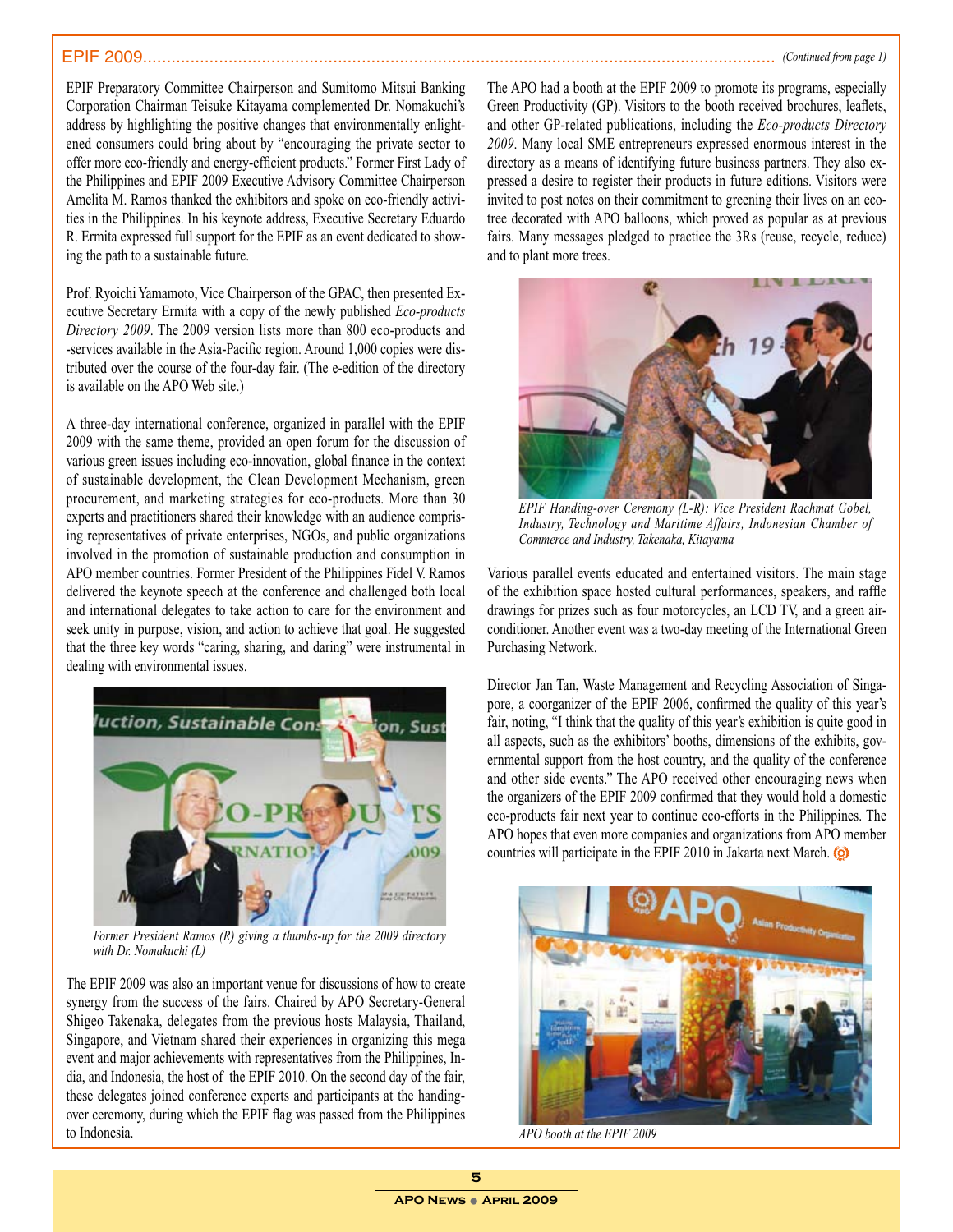## Evolution in public-sector management

<span id="page-5-0"></span>The public sector in APO member countries faces growing pressure to evolve. That pressure, whether generated internally or externally, translates into demand for public management to become more productive and evolve. That pressure, whether generated internally or externally, transtransparent. Common barriers to changes in public management include subjective result measures, the lack of a holistic planning approach, and fragmented work structures. The APO therefore organized a training course on Performance Management Systems for the Public Sector with the collaboration of the National Iranian Productivity Center in Tehran, IR Iran, 14−17 February 2009.

The course was the second in a series of public-sector projects started in 2008 to create a pool of public-sector productivity catalysts in member countries. The first was held in the Republic of Korea on Sustainable Management Strategies for the Public Sector in November 2008. The follow-up course in IR Iran was particularly welcomed by the host country, since the current national agenda is reexamining the performance of the public sector. Thirteen international and 10 local participants representing mid- to senior-level management from various governmental organizations involved in national budget planning, implementation, and evaluation attended.

One of the principal challenges in the public sector is creating an integrated performance appraisal system that results in transparency and accountability. The five-day course focused on practical application of performance-based budgeting (PBB). Chief expert Dr. Arunaselam Rassapan, senior advisor to the Center for Development and Research in Evaluation and technical policy adviser to many governments on public-sector management, addressed the need for a holistic approach to planning and development within the government framework. In addition, various principles and methodologies were discussed, including the



*Group exercise on budget design*

horizontal/vertical principle and program activity structure in PBB, development of performance frameworks, result-based management systems, design of performance appraisal frameworks (output planning, impact assessment, and contingency planning), and national report cards for the public sector.

Participants gained a realization that the lack of an integrated approach to address public-sector performance undermines the overall quality of the national management system. They also suggested that additional projects specifically addressing the public sector be held to ensure that member countries are sufficiently prepared for the new challenges in productivity. The APO plans more efforts in this area in 2009 and thereafter to meet strategic development needs in its membership.

## Management innovation for service excellence

**The APO Top Management Forum (TMF), launched in 1985, is a special<br>project designed to improve the capability of corporate senior managers.<br>In welcoming the 32 APO participants and 11 local observers to** project designed to improve the capability of corporate senior managers. In welcoming the 32 APO participants and 11 local observers to the TMF 2009 held in Kyoto, 2−4 March, Secretary-General Shigeo Takenaka spoke about the forum's achievements. "During its 24-year history, the forum has given the opportunity for the top managers of business corporations in APO member countries to gain practical insights into a variety of pertinent topics from Japanese best practices," he pointed out.

Secretary-General Takenaka also explained that the theme of this year's forum, Management Innovation for Productivity Improvement in the Service Sector, was based on Japanese efforts to improve productivity in the service sector, since it accounts for nearly 70% of national GDP. He noted the APO's dedication to developing the service sector in member countries, adding, "Let us persist in endeavoring to build up the service sector in the Asia-Pacific so that one day the APO region will not only be called the manufacturing center of the world but also the center of service excellence." Japan Productivity Center for Socio-Economic Development President Tsuneaki Taniguchi, Kansai Productivity Center Chairperson Kiyoshi Otsubo, and Director-General Economic Policy Department Junichi Ozawa, Kansai Bureau of Economy, Trade, and Industry, Ministry of Economy, Trade and Industry, also gave addresses at the TMF.

After presentations by seven Japanese top managers, the format of the wrap-up discussion was changed to a brainstorming discussion with special facilitators. To broaden the spectrum of experience in management innovation, the APO invited two non-Japanese speakers to this year's TMF, Senior Specialist and



*APO Secretary-General Takenaka explaining the forum theme* 

Chairman Yu-Chia Wang, Old-Don Co., Ltd., Republic of China, and Malaysia Productivity Corporation (MPC) Director-General Dato' Nik Zainiah Nik Abdul Rahman. Wang, former vice president of Rich-Mill Co., Ltd., a successful restaurant chain, detailed Rich-Mill's success in transforming traditional Chinese breakfast stands into a chain store network. In her presentation on Service Innovation for Malaysian Service-sector Competitiveness, Dato' Nik Abdul Rahman gave an overview of the service sector in Malaysia, the MPC's consultative panel for the sector, and the service innovation, benchmarking, and award system. As one of the Japanese speakers represented Ganko Food Service Co., Ltd., participants had the opportunity to visit the company, observe Ganko-style management, and sample its food offerings. The group discussions coordinated by resource persons-cum-facilitators will be included in a publication summarizing all the presentations, which will also be available on the APO Web site soon.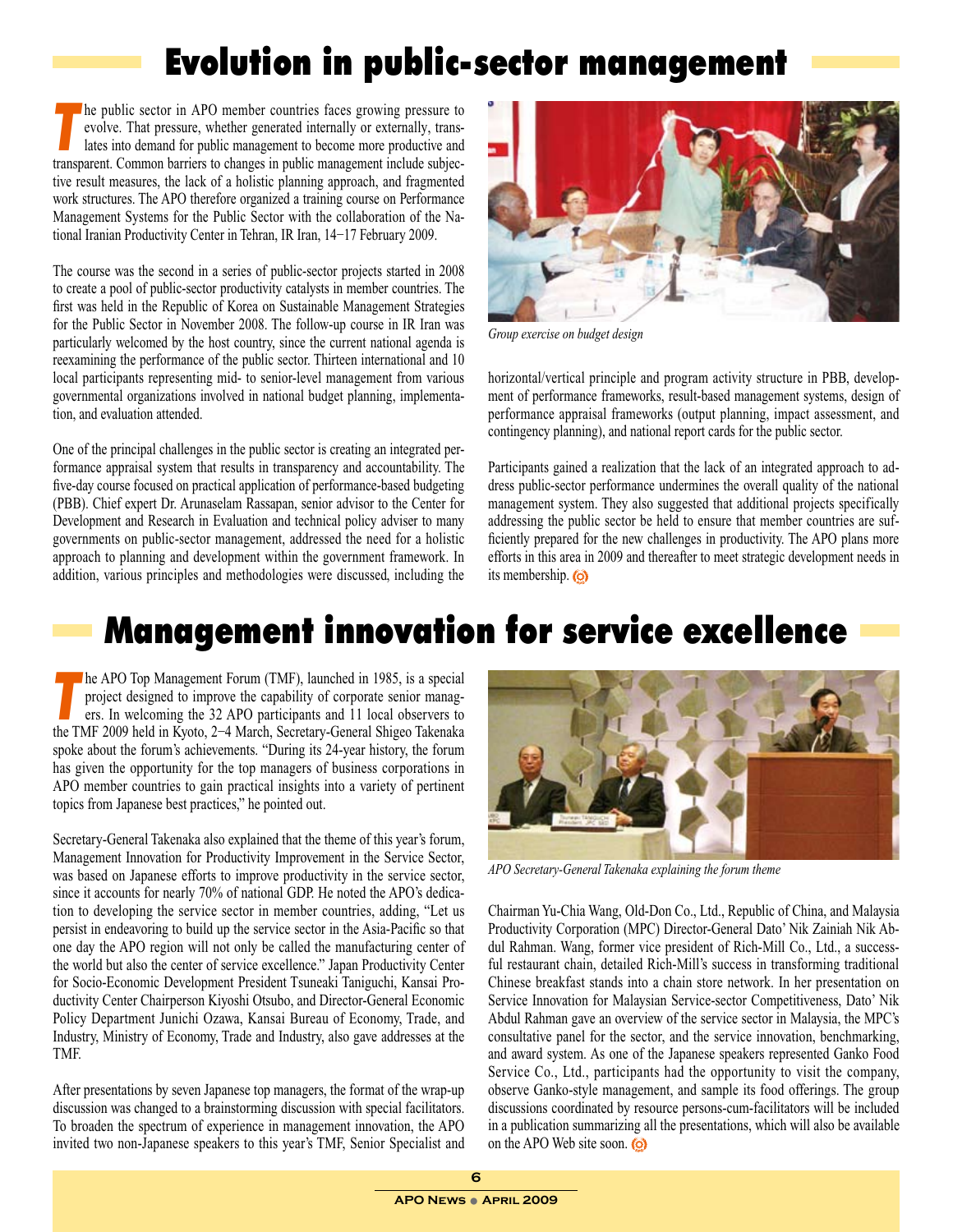<span id="page-6-0"></span>

### Program calendar

#### **June**

#### *Islamic Republic of Iran*

#### **Workshop on Participatory Approach to Water Resources Management in Agriculture: Participatory Irrigation Management, 11–16 June.**

 $\triangleright$  Objective: To enhance participants' understanding of the current global trends, opportunities, and challenges in participatory irrigation management.

#### *Malaysia*

#### **Study meeting on Knowledge Management in the Service Sector, 15–18 June.**

▶ Objective: To review and highlight the best practices of knowledge management (KM) in the service sector and explore the possibility of customizing the APO KM framework.

#### *Philippines*

#### **Multicountry observational study mission on Quality Management in the Food-processing Industry, 15–19 June.**

▶ Objective: To understand specific quality management issues in the food-processing industry and identify best practices for adoption by other member countries.

#### *Thailand*

#### **Workshop on Applications of Nanotechnology in the Food Industry, 15– 19 June.**

▶ Objective: To review the current status and formulate strategic recommendations for promoting the safe application of nanotechnology in the food industry.

#### *Republic of Korea*

#### **Multicountry observational study mission on Waste Management in the Agroprocessing Industry, 16–19 June.**

 $\triangleright$  Objective: To examine the development and use of environment-friendly technologies in the agroprocessing sector.

#### *Republic of China*

#### **Multicountry observational study mission on Entrepreneurship and Agrotechnology/Agribusiness Incubation, 22–26 June.**

▶ Objective: To understand agrotechnology/agribusiness incubation and formulate strategies for promoting the best practices in member countries.

#### *Indonesia*

#### **Training course for Certified Lead Auditors for the Occupational Health and Safety Management System: OHSAS 18001:2007, 22–26 June.**

▶ Objective: To learn how to manage and conduct audits of OHS management systems by becoming certified lead auditors under the requirements of OHSAS 18000:2007.

#### *Japan*

#### **Multicountry observational study mission on the Management of Technology, 22–26 June.**

▶ Objective: To observe the key concepts and priorities in the management of technology among Japanese manufacturing companies.

#### *Indonesia*

#### **Seminar on Good Agricultural Practices (GAP) and Safety for Fruit Crops and Vegetables: Managing Food Quality, 29 June–3 July.**

▶ Objective: To review the key concepts of GAP and formulate measures for promoting the best of GAP in member countries.



# **ECO-PRODUCTS DIRECTORY 2009**

More than 800 eco-materials, -components, -products, and -services are included, with more than 400 categorized as effective in preventing global warming.

*Green your life with eco-purchasing* 

**New APO publication**

APO 445 pp. March 2009 ISBN: 92-833-2392-0 (print edition) ISBN: 92-833-7077-5 (e-edition)

Eco-products Directory 2009

### **Obituary**

The *APO News* regrets to announce the demise of APO Director for Mongolia Dr. Pagvajav-Un Shurchuluu, Chairman and CEO of the National Productivity and Development Center (NPDC), on 21 March 2009. He was the founder of the NPDC and had served as APO Director and Head of the NPO for Mongolia since 21 July 1992. He also served as APO Liaison Officer for Mongolia for more than 12 years until October 2004. His immense contributions to the APO and regional organizations were widely recognized, and he was the recipient of the APO National Award in 2000.

### **APO/NPO update**

#### **New name of NPO for Japan**

The names of the NPO for Japan and the department of the Liaison Officer for Japan were changed to the Japan Productivity Center and International Cooperation Department, respectively, w.e.f. 1 April 2009. Mailing address, phone and fax numbers, and Web site address remain the same.

#### **New APO Liaison Officer for Republic of Korea**

Mr. Jun-Ho Kim, Director, International Cooperation Department, Korea Productivity Center, was appointed APO Liaison Officer for the Republic of Korea, w.e.f. 19 March 2009. His e-mail address is: jhkim@kpc.or.kr.

#### **Industry Department Senior Program Officer in APO Secretariat**

Ms. Setsuko Miyakawa, former Program Officer, Secretariat Industry Department, was appointed as Senior Program Officer, Industry Department, w.e.f. 1 April 2009.

#### Erratum

In the photo caption on page 5, March 2009 issue, Wagoen Agricultural Producers' Cooperative Corporation was incorrectly identified as Deco-Pon Farmers' Union.

*Kindly contact your NPO for details of future activities, including eligibility for participation. The project details along with the address of your NPO are available from the APO Web site at www.apo-tokyo.org.*